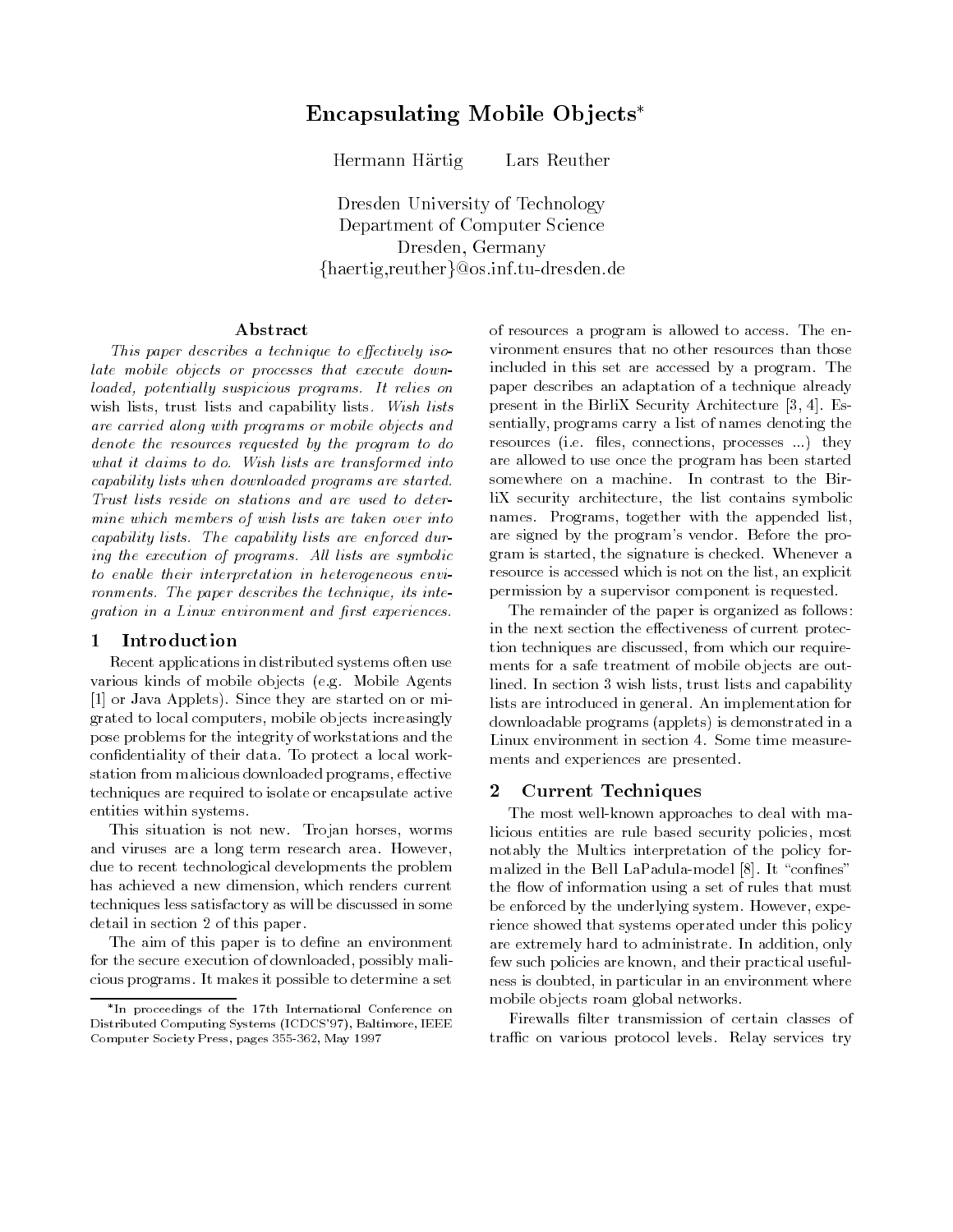to compensate the effect of the filter. Firewalls are very useful to protect a bank or a chain of locally distributed banks; however, they prevent per definition the use of downloadable programs or general mobile objects in these systems. Firewalls isolate systems and not malicious entities within systems. What we need are firewalls that operate within a system to protect it from malicious visitors.

The most effective practical approach is based on a careful administration of discretionary access control, e.g. in Unix systems using Access Control Lists (ACL). A new user or group is introduced for imported programs, and the ACLs are carefully set with respect to the new user. In principle, the approach can be applied to mobile objects. However, it probably will not work in practice. Since the number of visitors is unlimited, it is not possible to invent new users or groups in every case. A feasible approach is to identify classes of visitors and remap these classes to users or groups with varying access rights. But then, with the limited abilities of Unix ACLs, safe administration is not simple if possible at all.

A further approach, e.g. used in some of the various Java-engines, is to rely on interpretation and to restrict the accessible resources severely (sandboxing). The interpreter ensures that only a few standard resources are accessed, which is overrestrictive for many interesting applications. If arbitrary libraries can be linked to applets, an additional danger occurs. We will shortly discuss the interpretation approach to implement our technique in a later section.

Another proposed technique is that applets contain signatures that can be used to authenticate the creator of the objects and to ensure that they have not been tampered with. The rationale for this approach is that if something happens, the vendor of the program can be held responsible. But even if the originator of an applet is known, this does not imply that a *blanco* check should be given to that applet. Hence, mechanisms are still required to express various degrees of trust to certain applets or software-vendors.

Some operating systems architectures  $-$  pioneered by Hydra  $[6]$ , CAP  $[7]$  and Amoeba  $[5]$  - relied on capabilities to encapsulate processes. The BirliX Security Architecture (BSA) provided mechanisms to encapsulate suspicious, e.g. imported, programs or processes. Programs as well as (active) objects carry their subject restrictions wherever they move to. However, the fundamental limitation of the BSA and similar research operating systems is its requirement for homogeneity. Only on systems running BirliX, the various mechanisms of the BSA are enforced. This paper describes an adaptation of BirliX subject restrictions so that they can be enforced in operating systems as long as they provide separate address spaces for user processes. As proof of concept, an implementation in a Linux environment is described.

An interesting technique for access control are message redirection schemes. A prime example is the Chiefs and Clans concept invented in the L3 microkernel [13]. In a later section of this paper, an imple mentation of our technique in such an environment is outlined. Again, the major drawback of these mechanisms is that they work in homogeneous systems only.

In this paper we will not discuss various efforts to deal with other threats in World Wide Web scenarios. E.g., we will not comment on the S-HTTP [12] proposals that try to solve authentication problems and to enable safe (commercial) transactions in the Web. However, we assume that safe ways are available to verify signatures as are proposed by these protocols. We claim that these protocols need to be complemented by safe techniques to encapsulate mobile objects or processes running downloaded programs.

Here is a summary of the requirements for the safe execution of applets or mobile objects:

- mobile objects must be extended and the extensive must be they enter a system
- in spite of the isolation, the mobile object must be given access to the resources it needs (e.g. files, network connections, ...)
- the owner/administrator shown be able to express a fine degree to which extent he trusts a mobile object and its vendor
- administration must be simple to the simple state of the simple state  $\mathcal{L}_\mathbf{z}$
- it must scale, i.e. work with large numbers of visitors in a system
- it should also work in a heterogeneous network of systems.

### 3 The Principle of the Technique

The main idea of this paper is introduced by describing the sequence of actions undertaken by the participating vendors and system administrators.

First, a vendor of a program adds a list of symbolic names to the executable. This list contains names of all resources (files, connections, processes,...) that the vendor requires to be accessible to a process executing the program to perform its documented function. In addition, the program is given a name by the vendor. The program, together with the list and the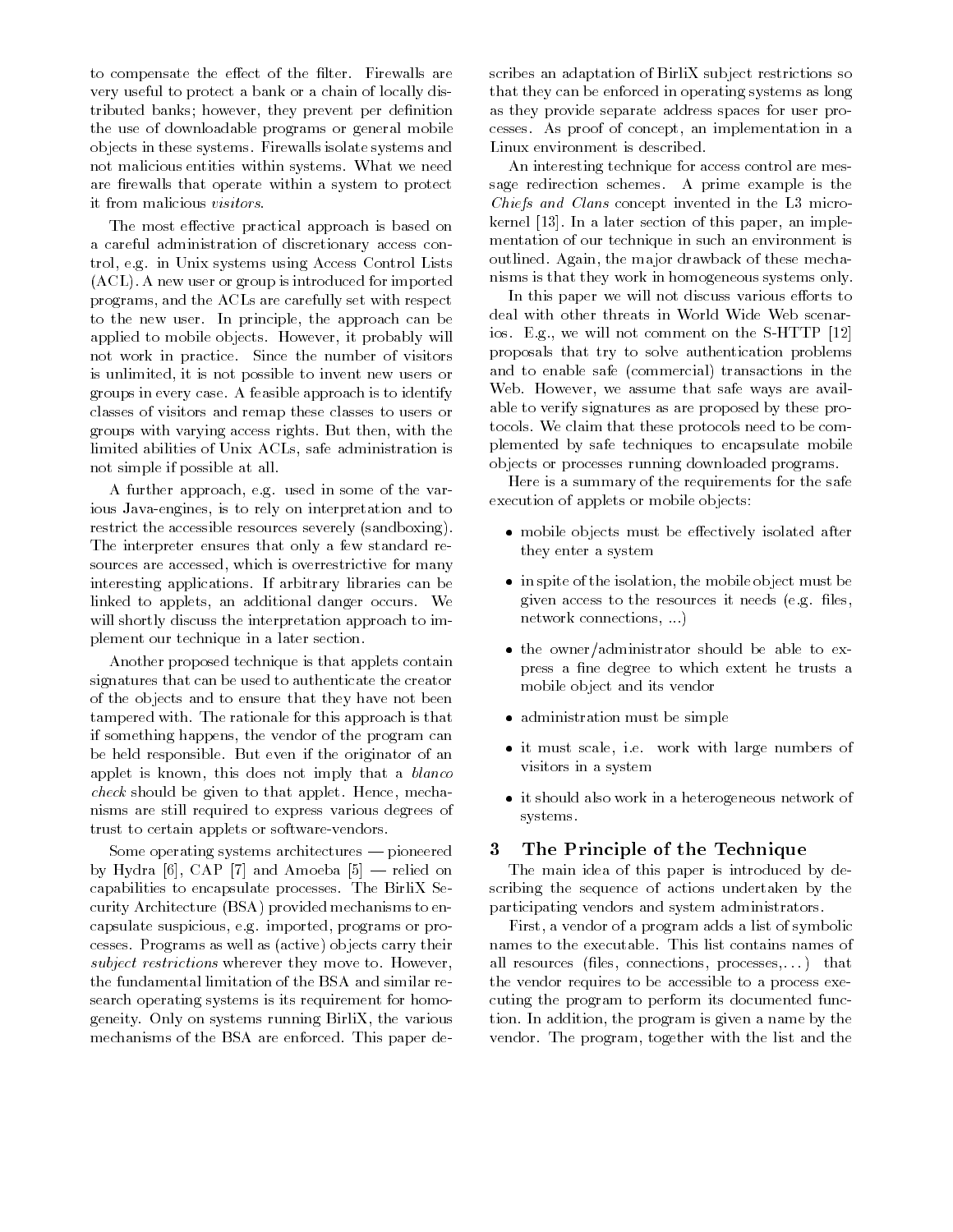name, are signed by the vendor. It is assumed that reliable mechanisms are available to safely verify the signature, e.g. to obtain the public key of the vendor. Hence, the result of this step is an executable program extended with a list of names denoting the requested resources. This list is called a wish list in the following.

The operator (owner) of a system decides, to what extent he trusts specific programs or their vendors. He may decide that all programs bought from foosoft are trusted with regards to all directories in the subtree "/windows. On the other hand he may allow a shareware program to access just ~/tmp objects and a virtual terminal. Hence, the result of this step is a database mapping vendors and programs to resources. This data structure is called a *trust list* of a program or a vendor in the following. If a vendor has no entry in the trust list, this trust list is the empty set. The intended use of trust lists for programs is to enable an operator to express a larger degree of trust into certain programs of a vendor. Hence, specic programs may have more rights than they get by default from their vendors.

When a program is started, the vendor of the program is determined and the signature is veried. Then, the wish list is checked to see whether or not it is a subset of the union of the program's or the vendor's trust lists. If it is a subset, the program can be started immediately. Otherwise a supervising component designated by the owner of the station is queried to add the names which are not in the trust lists. As result of this step, a working set of usable objects for a process is created which is used as a capability list  $(see figure 1).$ 

In the following, when we refer to wish lists, trust lists, and capability lists, we will use  $*$ -lists.



Figure 1:  $*$ -lists

Names in trust lists are given in simplified reg-

ular expressions . Figure 2 shows an example of the use of \*-lists. Foo-soft's trust list permits read access to all resources whose names are prefixed with /pub/docs. The wish list of the applet requests access to /pub/docs/reports+. Hence, the resulting capability list contains read access rights to /pub/docs/reports+. For many practical purposes, aliasing has been added. In the shown example DIS-PLAY is contained in the wish list and the trust list. The trust list aliases it to enable access to a connection named georg:0.0. Another useful application of aliases are negative access rights.

During the execution of the program, the capability list is checked each time a resource is accessed. If the accessed object is a member of the capability list, the access is granted, otherwise the supervising component mentioned above is queried. It either permits the access, denies it or substitutes another resource.

If a process starts executing another program, again the wish list is veried and inspected. The capability list of the new process is the intersection of the capability list of the active process, the trust list of the new program and the wish list of the new program. Therefore the new program can not have more rights than the old; this will be motivated in the description of the Linux integration.

The principle technique can be applied at several points in a system's architecture. The obvious and simplest place are interpreters or compilers for languages or abstract machines that are designed to support downloadable applets and mobile objects (e.g. Java engines). While this approach has the obvious advantage of easy portability, it has two major drawbacks:

- It limits the range of applications to programs and mobile objects for these abstract machines and
- it requires that the technique is reimplemented for all languages.

These drawbacks can be avoided by incorporating -lists into the system call interface of operating systems. In other words, the enforcement of \*-lists is based on hardware (address space protection) and a small piece of software (the added procedure at the system call interface). This has been done successfully by the authors for a prototype on a Linux kernel. In addition, we have studied the use of modern microkernel technology to incorporate \*-lists as user level programs.

<sup>&</sup>lt;sup>1</sup>Currently we use two different wildcards. '+' allows accesses to all files and subdirectories of the given directory, '\*' only to files of the given directory.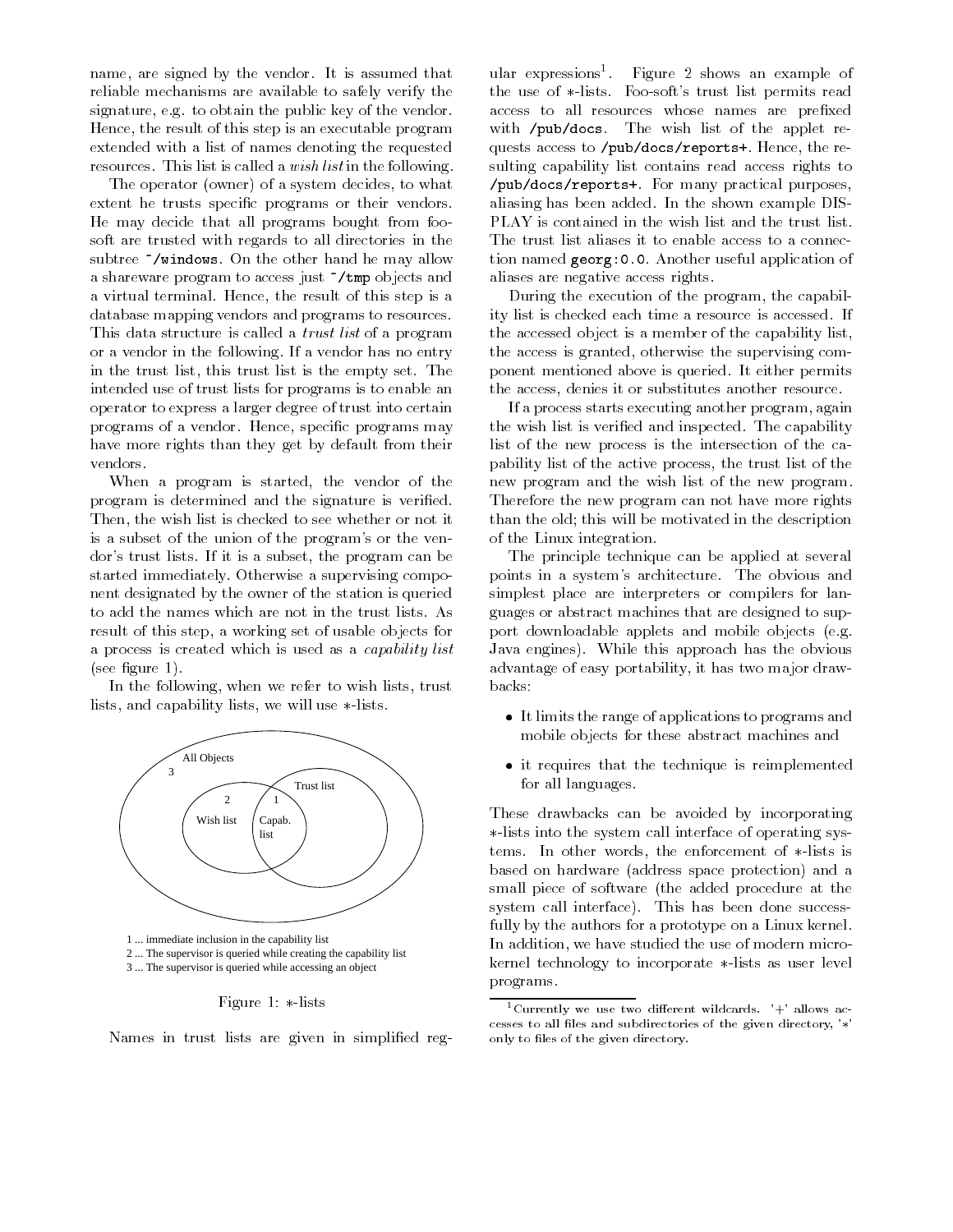

Figure 2: An example

# 4 An Implementation on Linux

To incorporate \*-lists in an operating system, we require that the system is capable of the isolation of processes and and provides a possibility to intercept accesses to resources. In the following, we discuss how -lists are incorporated into a Linux2 environment.

#### 4.1 Principles

Figure 3 shows the process structure of a system handling downloadable suspicious programs. First a supervisor process is created that maintains the trust lists. It causes the Linux kernel to intercept the relevant system calls of all processes created (forked) by the supervisor and to check if the accessed resources are included in the capability list of the process. The first process created (via fork/exec calls) by the supervisor is a handler for downloadable programs, e.g. a network browser. The exec operation to start it is intercepted and the capability list is created. The handler may then start to download and execute arbitrary programs. This situation is shown in figure 3.



Figure 3: Process structure for the execution of Mobile Objects

Some programs, e.g. an editor, need very liberal wish lists. Hence, if a suspicious process creates a new process running such a program, the capability list of the new process must not have more rights than present in the current capability list (see figure  $4(a)$ ).

<sup>2</sup>We used a version of the Linux system that has been developed in our group, where the Linux kernel runs as a user levelprogram on top of the L4 microkernel [15]. We have howevermade no use of the particular properties of that version. Thechanges we made can be repeated in the original version of theLinux kernel. The sole reason for using this system is that it isthe current workbench for research within our group.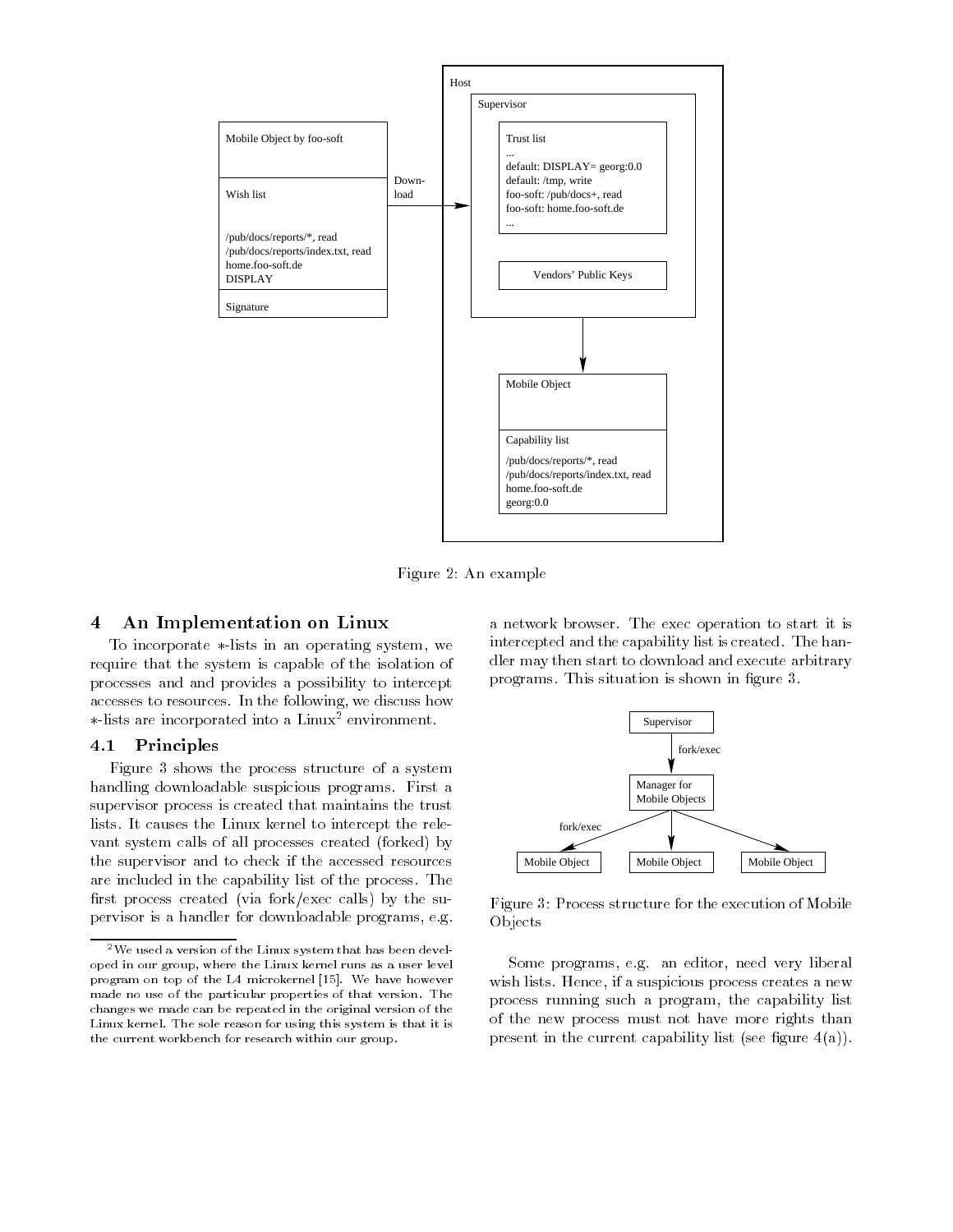Otherwise, the suspicious process would be able to access resources via IPC with the new process. Hence, the policy implemented by the supervisor does not allow for the amplification of access rights based on liberal wish lists. If by contrast a program is needed with more access rights, the suspicious process must negotiate with another process (i.e. the Manager for Mobile Objects in our example) to create this process (see figure  $4(b)$ ).



Figure 4: Passing on capability lists

#### 4.2 The general structure

To adapt the described technique to a specific environment, these questions have to be addressed:

- 
- how are these resources named
- how are operations intercepted
- how is the supervising component integrated
- which is the standard environment required by all processes

The answers to these questions are fairly straightfor ward for Linux.

In this paper, we distinguish between three kinds of logical resources: files, network connections (through sockets) and processes. Files are named using symbolic pathnames building a hierarchical name-space. Network connections are established using protocol dependent names (e.g. IP-addresses). Processes are named using /proc pathnames or PIDs. Currently we do not regard physical resources such as CPU-time and main memory (see section 7).

Processes are isolated by the Linux kernel using the hardware address space protection mechanism. All



Figure 5: General structure

accesses to files or sockets are made via system calls which are treated in a single dispatcher routine in the Linux kernel. This routine is used to intercept system calls

The capability lists are carried by the Linux kernel, the supervisor can replace an existing capability list using IPC.

In our prototype implementation, the supervisor has these functions:

- when an extra system call is intercepted, the Linux kernel sends the capability list of the executing process and the program to be started to the supervisor. The supervisor verifies the signature of the new program, builds the capability list and returns it to the kernel.
- If a program tries to access an object which is not listed in its capability list, the supervisor grants or denies the permission to access this resource. It makes the decision using arbitrary algorithms (e.g. it queries the owner).

The supervisor is implemented as a user-level process (see figure  $5$ ).

#### 4.3 Relevant system calls

Obviously, open system calls have to be intercepted, the pathname checked against the capability list and the supervisor queried for permission if the name is not in the capability list. Currently, we return an error (permission denied) to the calling process if the permission is not granted.

In the capability list, only absolute pathnames are used. When a relative pathname is used as an argu ment we append it to the name of the current working directory. To this purpose, the current working directory is also maintained symbolically. The fchdir call changes the CWD of the process using a file descriptor as parameter. Hence, we had to intercept it and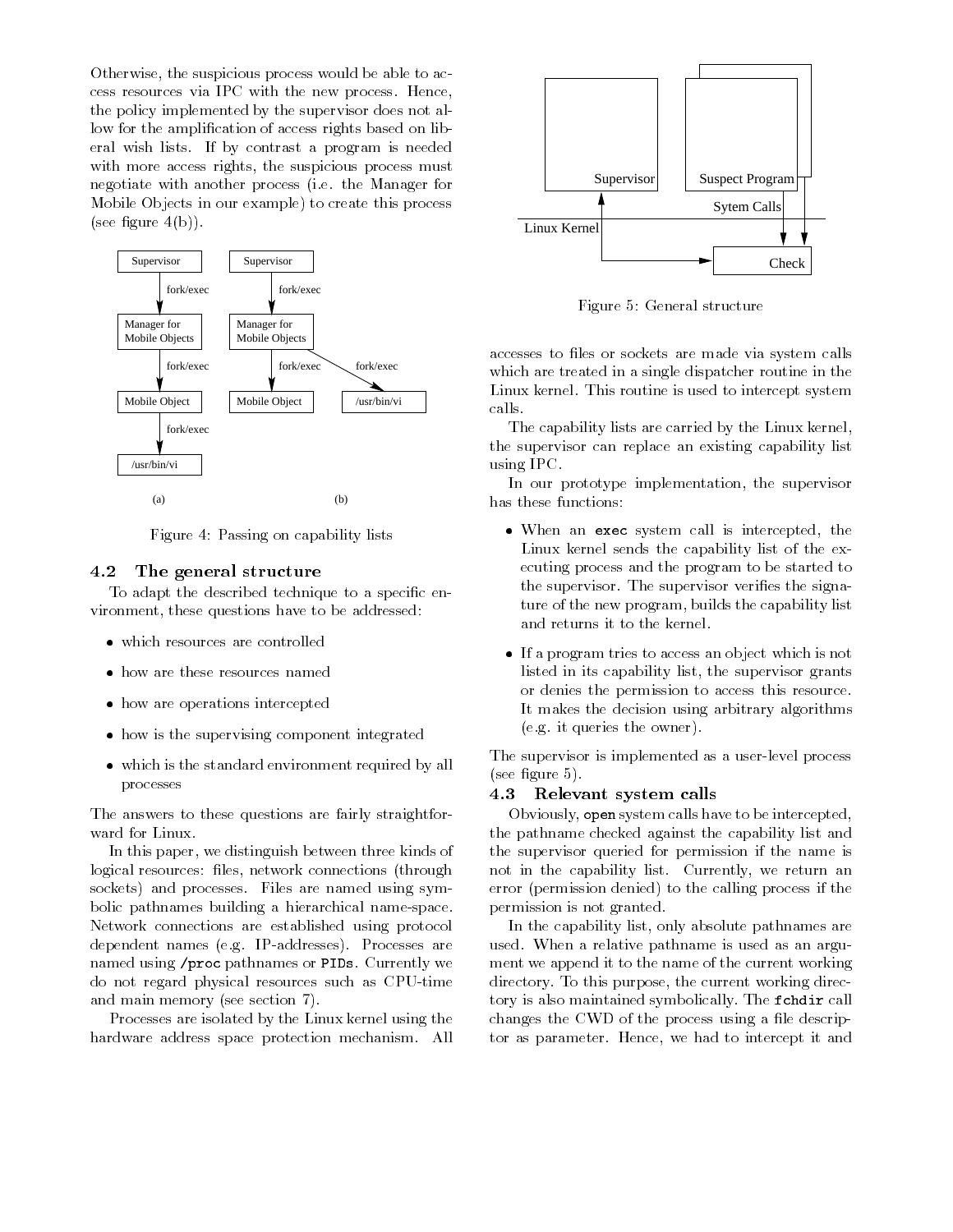to maintain the symbolic name for each file descriptor in a task structure.

Symbolic links in conjunction with the Unix '..' convention create problems. They prohibit simple pattern matching checks in system calls using pathnames. Hence, in the current prototype we do not allow sym-

With regard to network connections, we chose a relatively simplistic approach. We allow as names in  $*$ -lists just symbolic IP-addresses (e.g.  $141.76.20.100$ ) and UNIX domain names. More elaborate, userfriendly variants would allow higher level names, e.g. DNS names. The names are checked in intercepted connect, bind, sendto, recvfrom and accept system calls.

The exec system call also uses symbolic names to specify the program to execute. The given name must be included in the capability list and additionally the exec operation to the le must be permitted. Before the new program is executed, the signature and the wish list are checked as mentioned above.

If a new process is created by a fork system call, the capability list of the old process is copied to the new process. This ensures that the new process can not get more rights than the old one.

# 4.4 Interaction with UNIX mechanisms

An interesting interaction of \*-lists with UNIX mechanisms can be observed. If a trust list for a setuid program contains aliases, accesses by the setuid program are redirected too. E.g. a user can create a trust list including an alias for /etc/passwd and can than execute the su program to gain root privileges. Therefore the use of aliases for setuid programs needs to be forbidden.

### 4.5 Time Measurements

We measured a few system calls in our very crude implementation on a Pentium/133. Capability lists add approx. 8250 cycles (62 s) overhead to an open system call and 24 s to a connect call. A large portion (approx. 25 s) of the open overhead is due to string handling which is done using unoptimized standard routines. Hence, we do expect drastic improve ments. But even given the present times, the overhead is not prohibitive to use for external downloaded programs and mobile objects.

However, the large overhead due to checking of signatures in the exec system call means that the usage of our technique for all programs in a system (including standard services such as a mail handler) cannot be expected unless caching techniques are found to reduce the amount of checking for local, trusted programs.

| System Call |       | Using $*$ -lists   Without $*$ -lists |
|-------------|-------|---------------------------------------|
| open        | 18500 | - 11250 -                             |
| connect     | 45500 | 49956                                 |

Figure 6: Cycles needed for executing a system call

Hence we expect a usage of our technique in subsystems dealing with suspicious programs, e.g. in net work browsers.

# 4.6 A concluding remark

The described integration of our technique in the Linux/L4 environment still allows a process to send messages to arbitrary processes. E.g., if a filesystem is present in a system besides the Linux kernel server, accesses to its files are not intercepted. The following section describes the usage of microkernel message redirection mechanisms to integrate our technique into a system. This would also solve the mentioned problem.

# 5 Integration in Microkernel-based Environments

Microkernel-based systems do not necessarily provide one central point for the interception of critical operations. E.g., in a multi-server emulation of a UNIX-like interface, user processes may send messages to any server. In that situation, all servers providing such critical operations need to be analyzed and adapted or a single interceptor task must be inserted between mobile objects and servers.



Figure 7: Chiefs and Clans

A specically elegant technique to intercept messages is provided in the L4 kernel [14]. Tasks can be grouped into Clans. Each Clan has a Chief. IPC between Tasks of different Clans are redirected through the respective Chiefs (see figure 7), which can impose an arbitrary security policy on the Clan.

The incorporation of our technique in such an environment is straightforward. Mobile objects run as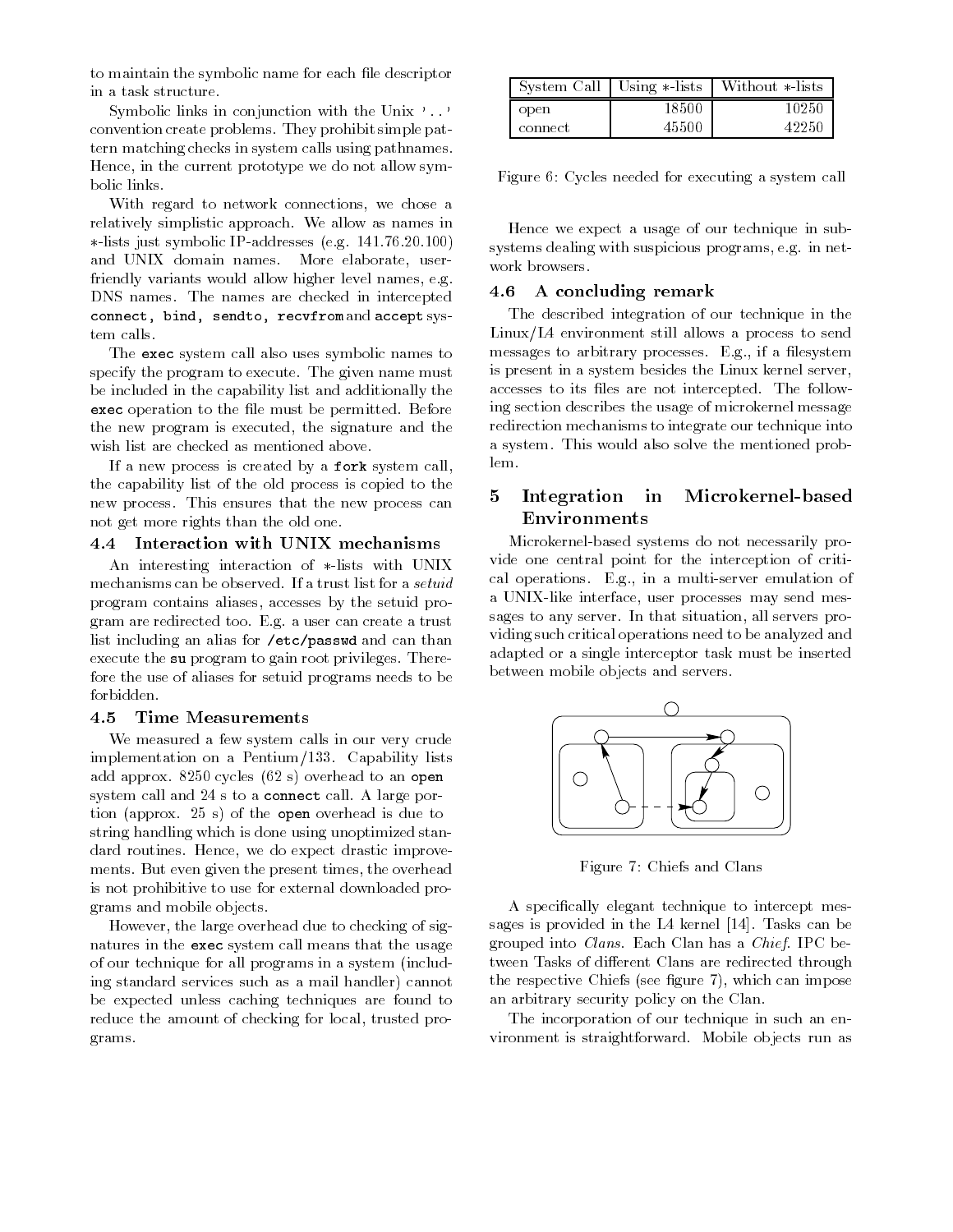members of a Clan and each message to OS servers is intercepted by the Chief which acts as supervisor.

# 6 Related Work

The Janus project at the University of Berkeley [9] defines a secure environment for the execution of untrusted applications. A suspect program is executed under the control of a framework which monitors and restricts the performed system calls using the Solaris process tracing facility. System calls are inspected by policy modules which are initialized at the start of the framework. Therefore changing the security policy at runtime is difficult. However, the use of Mobile Objects does require the ability to dynamically change this policy for many practical reasons.

Independent of us and initial unknown to us, IBM 8 developed the FlexxGuard system. It uses a technique similar to the  $*$ -lists to allow the secure execution of Java applets. FlexxGuard is a part of an implementation of the Java Virtual Machine, which limits the range of applications to Java applets, as already discussed in section 3. If an applets tries to execute a locally installed program, the execution needs to be forbidden because the program can not be controlled.

Access Control Programs (ACP) [11] are mainly used for the delegation of access rights to other processes or hosts in a distributed system. A server (e.g a filesystem) checks accesses of processes to objects using ACPs which are created by the owner of an object. Hence, Access Control Programs can be used to integrate  $*$ -lists in a distributed system which does not have a central point for the interception of critical operations.

#### $\overline{7}$ 7 Conclusions and Future Work

This paper presented an effective technique to isolate mobile objects within a computer system. Essentially, wish lists are attached to programs such that they are downloaded together with the applet or the mobile object and interpreted by the underlying system. The entries of the \*-lists are symbolic, hence independently interpretable of the underlying system. The lists are protected using signatures.

-lists are used to isolate processes which are running downloaded programs, e.g. applets. However, additional problems arise with truly mobile objects. Current techniques, e.g. BirliX subject restrictions, rely on network transparent mechanisms that are attached to migrating objects, hence are not portable. It is not yet clear to us, whether trust must also be present for previous hosts of mobile objects. The adaptation of \*-lists to migrating processes requires a migration transparent interpretation and usage of -lists.

The feasibility of the approach has been shown through an implementation in a Linux environment. However, the feasibility remains to be shown in systems with different naming conventions. To make  $*$ lists a widely useful technique, naming conventions for different OS architectures must be agreed upon.

Another interesting area for research which has to our knowledge - not yet been investigated in practical systems is the usage of capability techniques to limit physical resources for processes. On the basis of explicit scheduling techniques and external pagers of modern microkernels, the usage of physical resources may be controlled.

# Acknowledgements

Wish lists are inspired by a talk given by Sape Mullender in St. Augustin. He proposed to add the names of used files to programs and transform them to Amoeba Capabilities [2].

The authors would like to thank Jean Wolter and Michael Hohmuth for their support in implementing -lists in Linux/L4.

# References

[1] D. S. Milojicic, M. Condict, F. Reynolds, D. Bolinger and P. Dale Mobile Objects and Agents Advanced Topics Workshop at the Second USENIX Conference on Object Oriented Technologies and Systems 1996

# [2] Sape Mullender

The Amoeba Security Architecture Joint INRIA, CWI, Workshop on Operating Systems St. Augustin, July 1990

- [3] Hermann Hartig and Oliver C. Kowalski and Winfried E. Kühnhauser The BirliX Security Architecture Journal of Computer Security,Vol. 2, 1993
- [4] Oliver Kowalski and Hermann Härtig Protection in the BirliX Operating System Proceedings of the 10th International Conference on Distributed Computing Systems, 1990 IEEE Computer Society Press
- [5] A.S. Tanenbaum, S. Mullender, R. van Renesse Using sparse capabilities in a Distributed Operating System Proceedings of the 6th International Conference